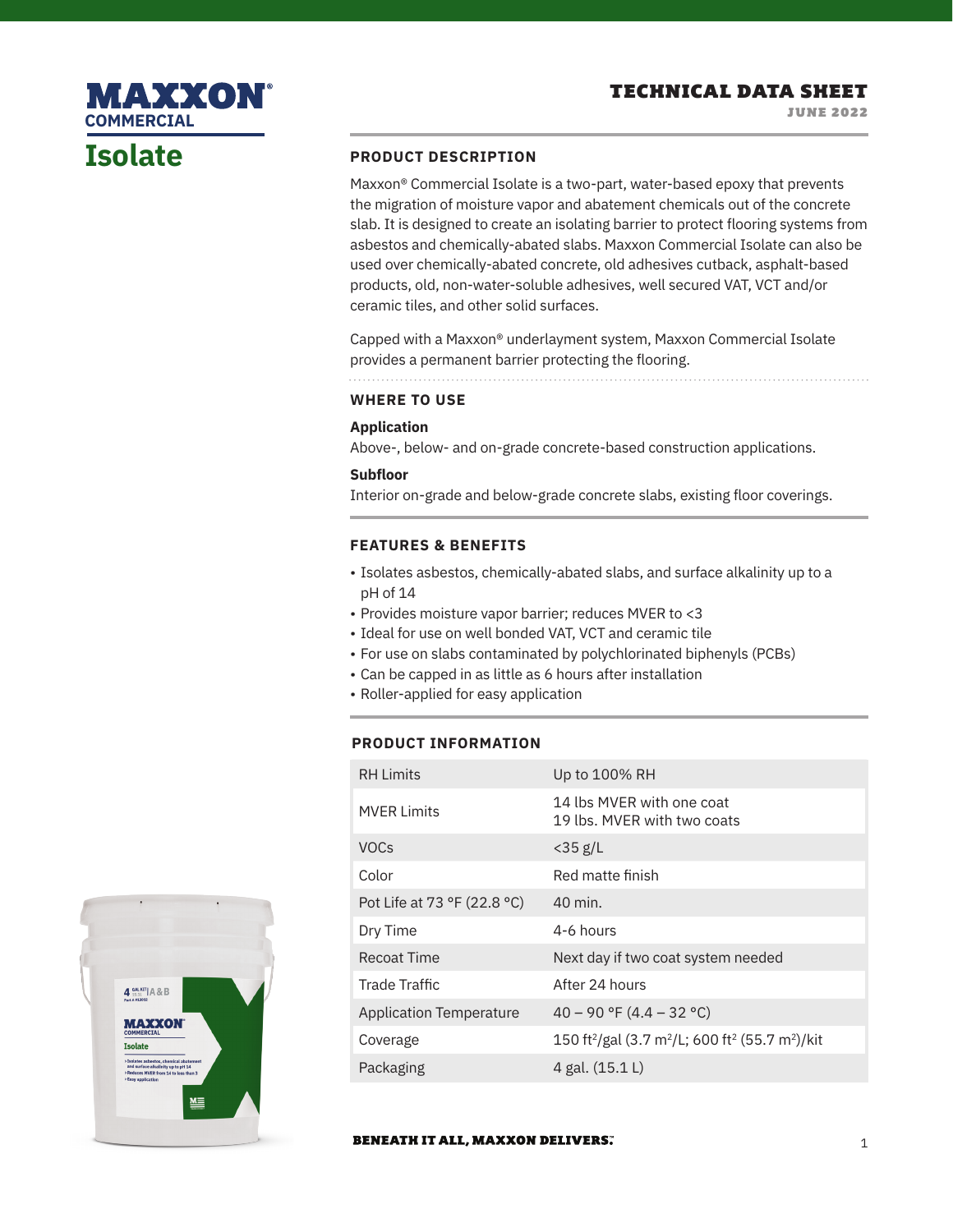JUNE 2022

# **MAXXON® COMMERCIAL**

# **Isolate**

### **INSTALLATION**

### *On-Grade Concrete Slab Preparation*

Prior to application of Maxxon Commercial Isolate, test for concrete moisture vapor emission rate per ASTM F710. These results will help determine if one or two coats of Maxxon Commercial Isolate will be required. For on- or above-grade concrete with an MVER of 14 lbs. or less, only one coat of Maxxon Commercial Isolate is required. If the MVER is greater than 14 lbs., two coats of Maxxon Commercial Isolate are required.

Maxxon Commercial Isolate has excellent adhesion to old concrete, over dry and well adhered solvent-based adhesives, cutbacks, and other materials. All substrates must be clean, sound, and have a minimum 250 psi tensile bond strength when tested per ASTM D4541. Be sure concrete is free from oil and grease, or any contaminants that would act to prohibit adhesion. Use a high strength de-greaser/cleaner to remove oils from the adhesive if necessary.

For all subfloors, building interior and floor should be maintained between 40 °F (4.4 °C) and 90 °F (32 °C) for at least 24 hours prior to installation and until Maxxon Commercial Isolate has dried.

Maxxon Commercial Isolate is designed to go over profiled or unprofiled concrete without the need to shot blast or scarify the surface. Do not apply over glossy surfaces without first treating the surface with Maxxon® Commercial Profile or roughening with 60-80 grit sandpaper.

If going over old, non-water-soluble adhesives or coatings, be aware that Maxxon Commercial Isolate bond is only as good as the adhesion of these substrates to the concrete. Do not apply to concrete that has hardeners, curing agents, or densifiers, without first checking compatibility and adhesion. For chemically abated floors, make sure all abatement chemical residues are thoroughly cleaned off. This can be accomplished by cleaning with Maxxon Commercial Profile with a dwell time of 1 hour. Once completed, clean up Maxxon Commercial Profile residue. See Maxxon Commercial Profile TDS for additional information.

Treat perimeter seams, floor penetrations, and cracks with S3 Surface Solutions Quickfill (contact Maxxon Corporation for purchasing). If cracks of ≥1/8" (3 mm) exist, they must be repaired prior to installing Maxxon Commercial Isolate. Clean the crack using a right-angle grinder with a masonry blade (or similar); vacuum all debris after cleaning, then fill with S3 Quickfill per manufacturer's instructions. Maxxon Commercial Isolate can be installed when S3 Quickfill is dry to the touch.

### *Below-Grade Concrete Slab Preparation*

In below-grade applications where hydrostatic pressure exists, you must mitigate the concrete slab prior to Maxxon Commercial Isolate application. Use Maxxon® Commercial SMART Primer first to mitigate the concrete slab. A two-coat application of Maxxon Commercial Isolate is then required.

Mastics must be removed prior to use of Maxxon Commercial Isolate in below-grade applications.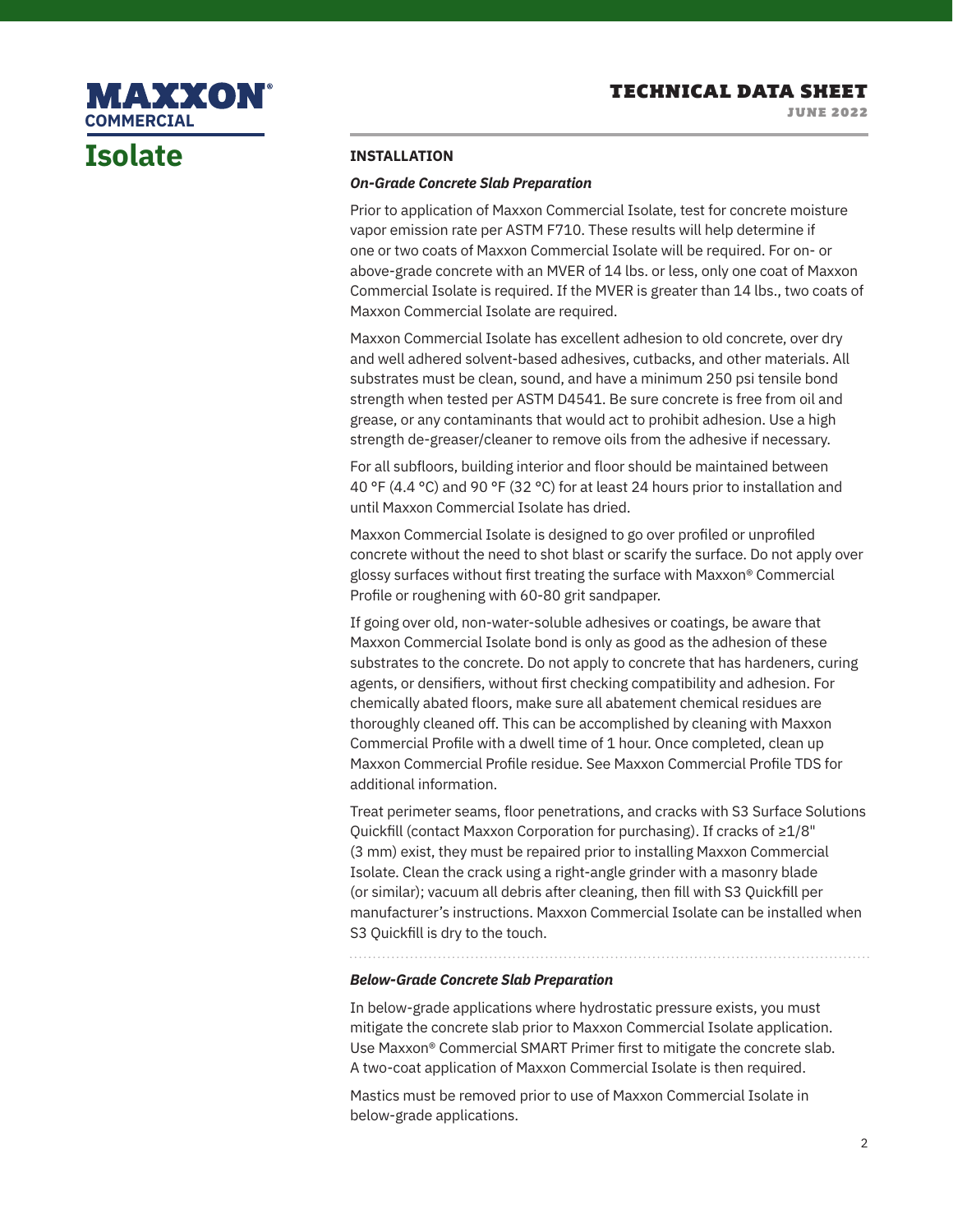JUNE 2022



# **Isolate**

### **INSTALLATION** *Continued*

### *Existing Floor Coverings Preparation*

Maxxon Commercial Isolate can be successfully applied to existing VAT/VCT tiles, ceramic tiles, smooth & profiled concrete, green concrete, old, non-watersoluable floor adhesives, cutback adhesives, cementitious roofing materials, asphalt/bitumen roofing materials, and other clean, sound surfaces.

Smooth, shiny, or glossy surfaces must be treated using surface preparation instructions for concrete (see On-Grade Concrete Slab Preparation) to ensure proper adhesion of Maxxon Commercial Isolate.

All surfaces must be completely free from oils and greases, including any material that would prevent proper adhesion of Maxxon Commercial Isolate. Use a high-quality industrial degreasing product to properly remove any oils or greases.

Always follow best construction practices when applying Maxxon Commercial Isolate over existing subfloor materials. Existing floor materials that are loose, flaking, blistered, or not properly bonded to the original slab, should be scraped, sanded, and/or removed. Maxxon Commercial Isolate will bond to many existing floor products, but those products must be firmly bonded to the floor slab to achieve a solid and secure final floor system.

#### *Tools*

- Chemical safety glasses or splash-proof goggles
- Protective gloves
- NIOSH/OSHA-approved organic vapor respirator
- 3/8" (10 mm) or larger high-speed power drill
- 5-gallon plastic helix epoxy paddle
- Non-shedding 1/4" (6 mm) or 3/8" (10 mm) nap phenolic core roller cover

### *Mixing*



Prior to opening, turn the Part B container upside down for 10-15 seconds to loosen settled fillers. Turn container right side up and open. Using a 3/8" (10 mm) or larger high-speed power drill fitted with a 5-gallon plastic helix epoxy paddle, mix Part B to further loosen and integrate fillers. Scrape bottom and corners of the container with a paint stick to help loosen all material and continue mixing. Once Part B fillers are mixed to a smooth consistency, slowly add Part A to Part B, and continue mixing. Sufficient mixing is achieved in 1-2 minutes; make sure the mixture looks completely integrated and has an even monolithic red color.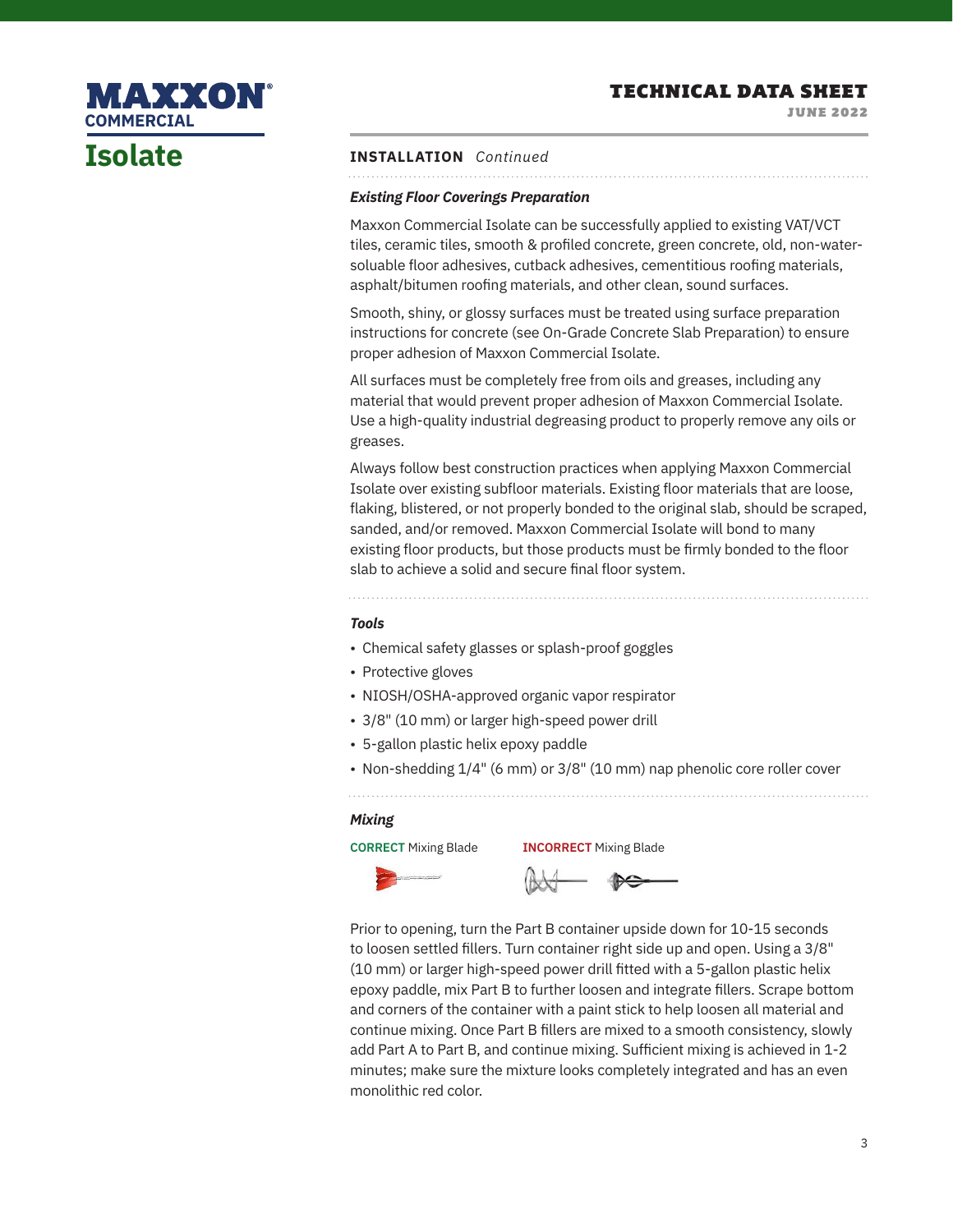JUNE 2022

# MAXXON **COMMERCIALIsolate**

### **INSTALLATION** *Continued*

### *Application*

It is recommended to fill a roller pan and test a small area prior to installing the entire project. Use a 1/4" (6 mm) to 3/8" (10 mm) nap roller to apply mixed product. The material should roll on with a matte finish. If it looks glossy, the material needs to be mixed more thoroughly using the mixing procedure above.

Maxxon Commercial Isolate must be applied in a consistent film, at a rate of 150-160 ft<sup>2</sup>/gal. (3.7-3.9 m<sup>2</sup>/L) and should not be stretched beyond that rate. While rolling, there should be a pull or drag on the nap roller. The best practice is to lay out application grids equal to the application rate, to ensure proper coverage. Be sure to work material into all voids and pinholes to ensure mitigation performance. Allow to cure to a tack-free surface before trying to recoat and/or installing a capping or finished flooring. If material is left in the container for more than 10 minutes, use mixer blade for 15 seconds to reconstitute any settled fillers back into the mixture. Do not remix more than once. Larger amounts of material can see a temperature rise up to 180 °F if left unattended or unused in the container.

When applying two coats of Maxxon Commercial Isolate, the first coat must be completely dry and tack-free before applying the second coat. Recoat can typically be applied within 4-6 hours of installation of the first coat. For optimal performance, apply the second coat of Maxxon Commercial Isolate the next day.

For isolation over polychlorinated biphenyls (PCBs) and steel shake floor, contact Maxxon Corporation for installation procedures.

### **LIMITATIONS**

For questions regarding these limitations or for applications other than those described herein, contact Maxxon Corporation at (800) 238-8461.

- 1. For interior use only.
- 2. Do not allow the product to freeze.
- 3. Do not store below 40 °F (4.4 °C).
- 4. Do not use if ambient and/or concrete surface temperatures are below 40 °F (4.4 °C) or above 90 °F (32 °C).
- 5. Do not dilute product.
- 6. If desired, construct a mock-up to verify compatibility with finished flooring.
- 7. It is the responsibility of the general contractor to complete moisture testing using ASTM F710 before Maxxon Commercial Isolate is applied.
- 8. Respect active expansion/control joints. Always ensure such joints are honored completely. See Installation for more information.
- 9. Do not use as a wear surface, contact Maxxon Corporation for more information.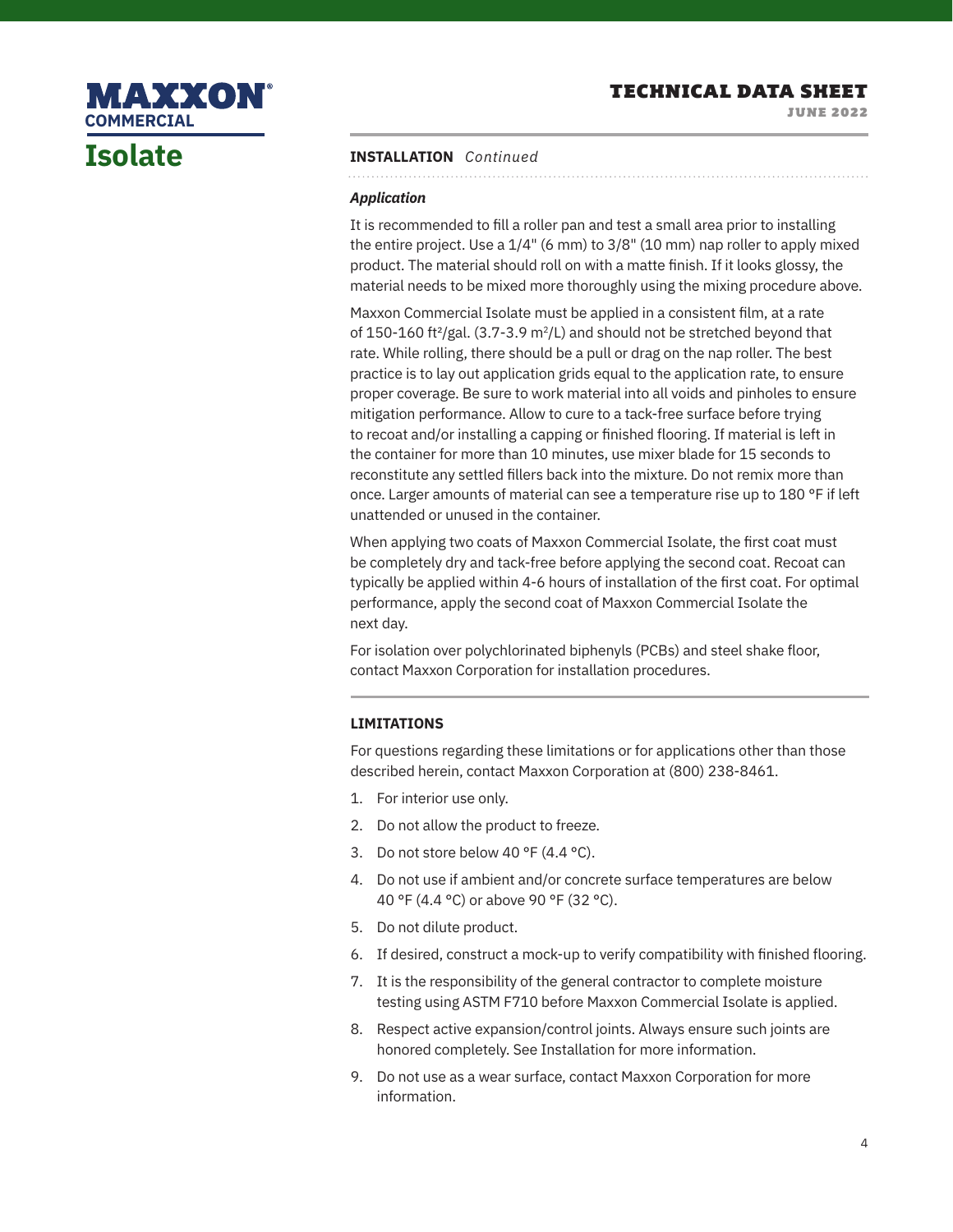JUNE 2022

## **MAXXON® COMMERCIAL**

# **Isolate**

#### **LIMITATIONS** *Continued*

- 10. Do not clean the concrete substrate/subfloor with oil-based or silicone-based sweeping compounds. These compounds leave a film on the subfloor surface that will interfere with bond development. Instead, use a vacuum with a HEPA filter to clean the concrete substrate/subfloor.
- 11. For slabs containing petroleum-based products, the slab should first be thoroughly cleaned with Maxxon® Commercial Profile. Refer to the Maxxon® Commercial Profile TDS for cleaning instructions or contact Maxxon Corporation.
- 12. Existing tiles must be securely attached and completely bonded. Tile with lifted edges or any areas that have de-bonded must be removed prior to installation of Maxxon Commercial Isolate.
- 13. Maxxon Commercial Isolate cannot go over latex or water-soluble adhesive, such as a pressure sensitive adhesive. If these materials are present, contact Maxxon Corporation for surface preparation instructions.
- 14. For below-grade applications, you must mitigate prior to installation of Maxxon Commercial Isolate. Contact Maxxon Corporation for application procedures.
- 15. Maxxon Commercial Isolate is not approved for use over creosote.
- 16. When installing two coats of Maxxon Commercial Isolate, wait until the first coat is completely dry before applying a second coat. Wet-on-wet application must be avoided.
- 17. Do not leave mixed Maxxon Commercial Isolate in pail for more than 10 minutes without reconstituting settled fillers. Use mixer blade for 15 seconds to reconstitute any settled fillers back into the mixture.
- 18. Do not remix more than once as the material can react in the container and see a temperature rise up to 180 °F.
- 19. Cracks greater than or equal to 1/8" (3 mm) must be filled prior to Maxxon Commercial Isolate installation.
- 20. Product does not mitigate issues related to hydrostatic pressure.

### **UNDERLAYMENT & FLOOR COVERING CONSIDERATIONS**

Maxxon Commercial Isolate is designed to allow most cement patch skim coat and self-leveling materials to bond to it and pass the carpet tile and LVT adhesive pull test. Patches such as Maxxon® Commercial Gyp-Fix EZ™ Patch, and capping products such as Maxxon® Commercial PRO Level-Right® and Maxxon® Commercial Level EZ™, can be applied as soon as Maxxon Commercial Isolate can be walked on without marring or disturbing the bond, typically 4-6 hours after installation and tack-free.